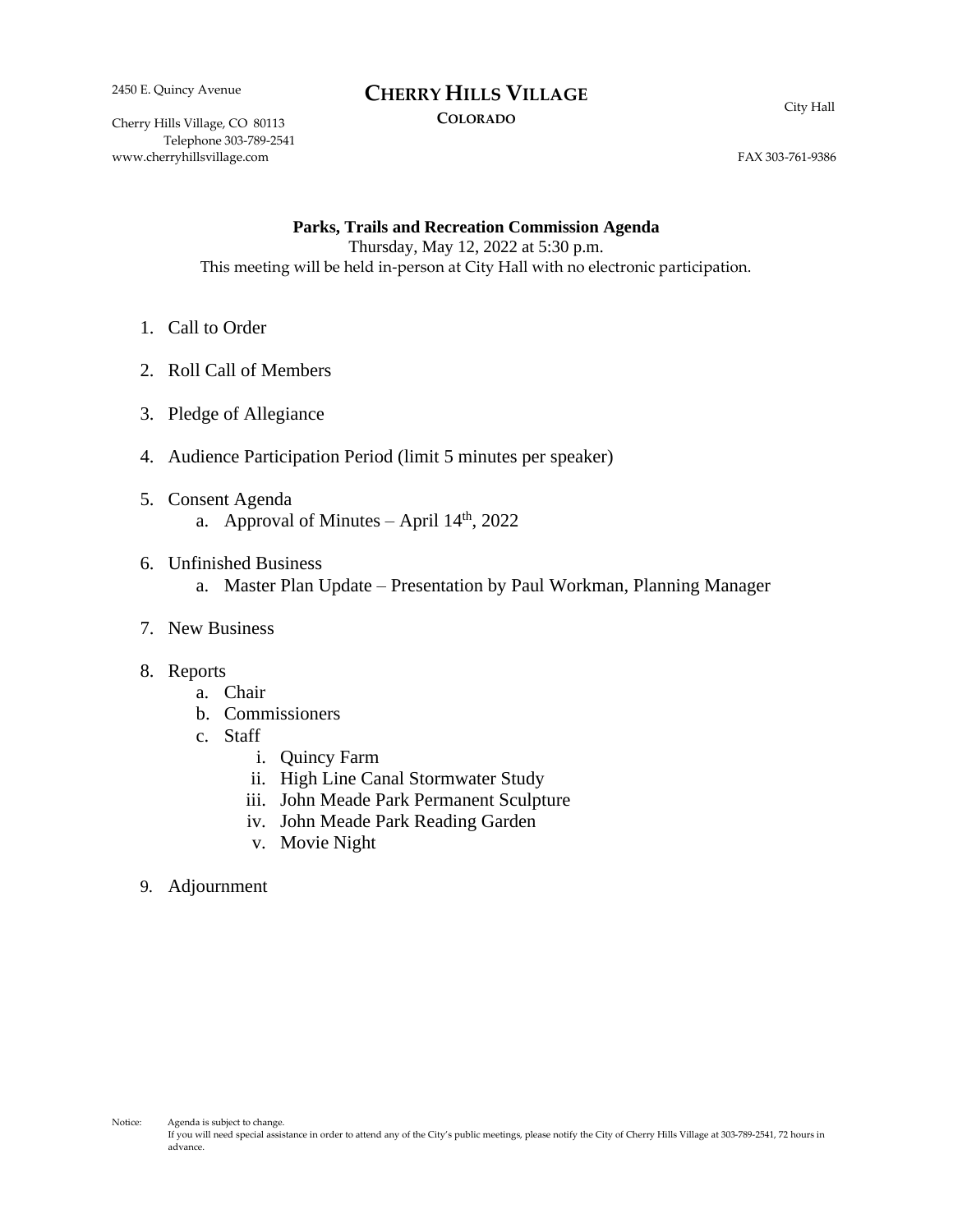Minutes of the Parks, Trails & Recreation Commission of the City of Cherry Hills Village, Colorado Held on Thursday, April 14, 2022, at 5:30 p.m.

## **PARKS, TRAILS AND RECREATION COMMISSION REGULAR MEETING**

Chair Stephanie Dahl called the meeting to order at 5:35 p.m.

## **ROLL CALL**

Chair Stephanie Dahl, Commissioners Aron Grodinsky, Robert Eber and Fred Wolfe. Also present were Emily Black, Parks and Recreation Coordinator and Pamela Broyles, Administrative Assistant.

Absent: Vice-Chair Tory Leviton, Commissioners Chelsea Scott and Kate Murphy

## **PLEDGE OF ALLEGIANCE**

The PTRC conducted the Pledge of Allegiance.

## **AUDIENCE PARTICIPATION**

There was no audience participation.

## **CONSENT AGENDA**

Commissioner Aron Grodinsky moved, seconded by Commissioner Rob Eber to approve the following items on the Consent Agenda:

a. Approval of Minutes – March 10, 2022

The motion passed unanimously.

## **UNFINISHED BUSINESS**

There was nothing to report.

### **NEW BUSINESS**

a. Tree Donation in Memory of Charles H. Harris

Coordinator Black reported that the City received a request for a memorial tree donation for Charles H. Harris. She noted that the request is coming from the High Line Canal Conservancy on behalf of Brian Harris, Charles Harris' son. She mentioned that Brian

Parks & Trails Commission  $04/14/2022$  - 1 -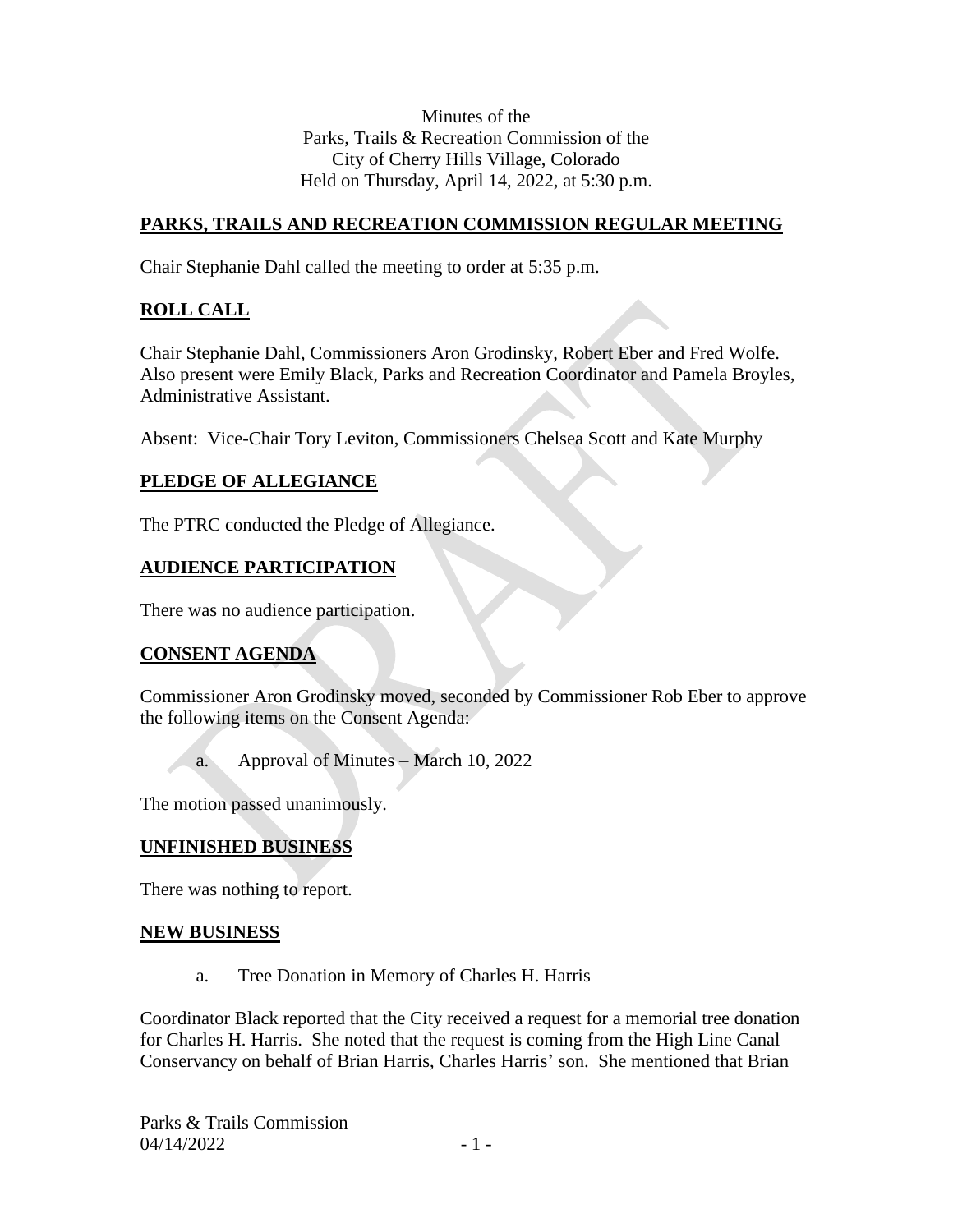Harris and his wife are residents of the Village and the tree donation would replace an existing tree from the section of irrigated trees along the Canal. The plaque will read:

## *In loving Memory of Charles H. Harris 1942-2020*

Ms. Black stated that if PTRC approves the tree donation the item will go before City Council for final approval at their May 3, 2022 meeting.

Commissioner Eber asked if the donation policy states that only residents can apply for a tree or bench donation.

Ms. Black clarified that the policy states the person that the donation is for has to have some connection to the Village, but they do not have to be a resident.

Commissioner Aron Grodinsky moved, seconded by Commissioner Fred Wolfe to recommend City Council approval of the tree donation in memory of Charles H. Harris.

The motion passed unanimously.

## **REPORTS**

a. Chair Report

There was nothing to report.

b. Commissioners

There was nothing to report.

c. Staff Report

Coordinator Black reported that the trees ordered from the 2022 Tree Planting Program were delivered today and would be delivered to homeowners tomorrow.

Ms. Black reviewed the 2022 Special Events and shared that the Outdoor Movie Night is scheduled for August  $20<sup>th</sup>$ . She announced that the Car Show will be turned over to the Cherry Hills Police Foundation.

Ms. Black noted that the City is considering adding a spring event next year such as an egg hunt for kids and/or a trail run. She said the Commission can have more discussion on types of events this fall when they consider their 2023 PTRC priorities.

i. Quincy Farm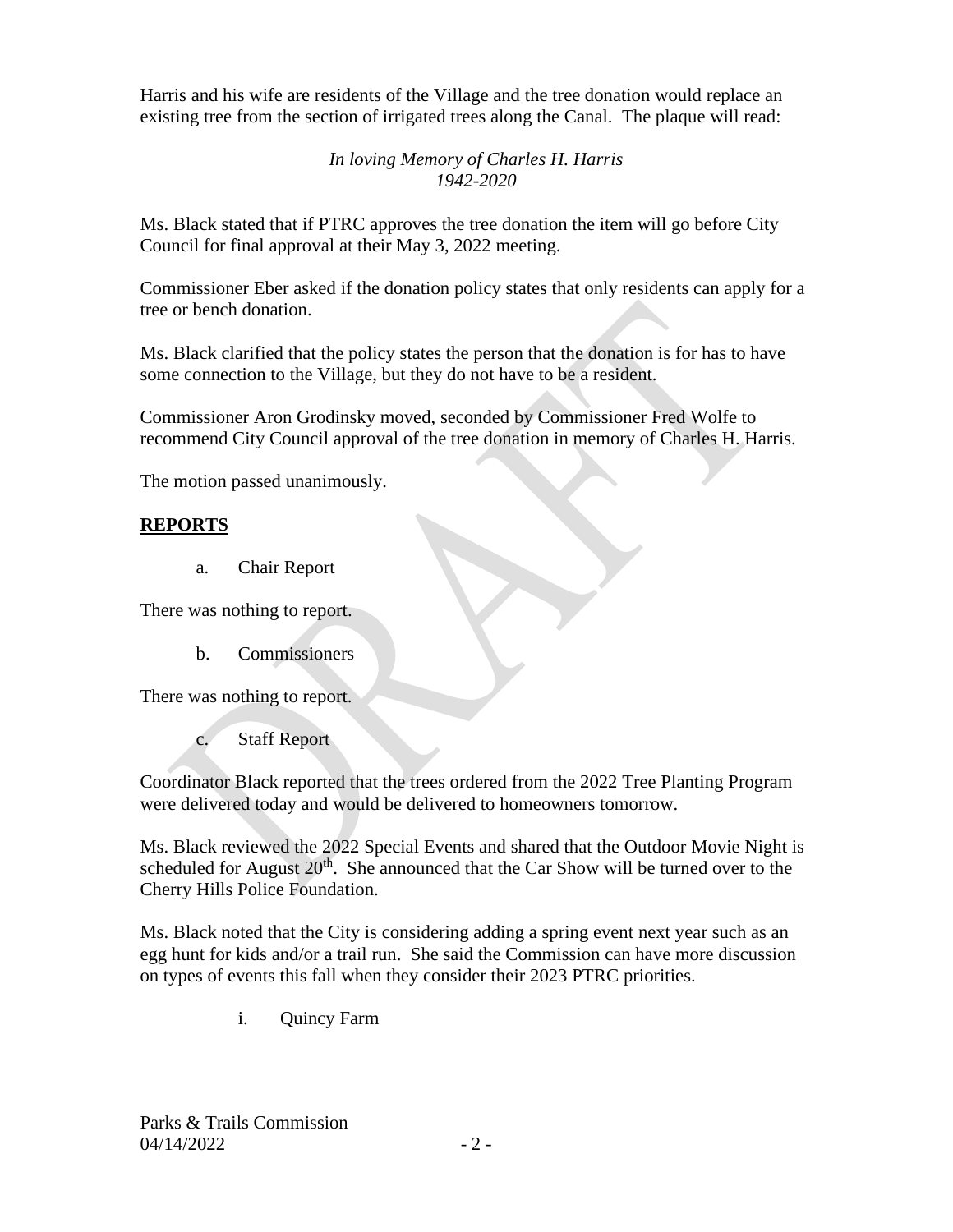Coordinator Black reported that the Cherry Hills Land Preserve is still working on their annual plan for Quincy Farm for 2023. She said the report is due by July 31, 2022 and will go before City Council in August for discussion.

Ms. Black shared that the Land Preserve is gearing up for several events at the Farm in 2022. She said events will be posted in the Village Crier and on the website.

ii. High Line Canal Stormwater Study

Coordinator Black reported that Icon Engineering is working on the modeling for the High Line Canal Stormwater Study that will be presented to PTRC in June or July. She said the report will include more detail on what it will look like to put stormwater in the High Line Canal and where the City can add stormwater improvements to include possible recreation enhancements.

iii. John Meade Park Permanent Sculpture

Ms. Black reported that the next Art Commission meeting is scheduled for April  $25<sup>th</sup>$  and PTRC is invited to the meeting to discuss ideas for a permanent sculpture in John Meade Park. Ms. Black noted that a sculpture will not be picked at this meeting as it is an opportunity to brainstorm on what mediums the Commission is leaning towards.

iv. John Meade Park Reading Garden

Ms. Black shared that the crusher fine and seating rocks were installed at the Ralph Mason John Meade Park Reading Garden. She said the Parks crew is working on building the log bench and the plants will be planted in May.

## **ADJOURNMENT**

The meeting adjourned at 5:52 p.m. The next meeting is scheduled for April 12th at 5:30 p.m.

Chair Stephanie Dahl

\_\_\_\_\_\_\_\_\_\_\_\_\_\_\_\_\_\_\_\_\_\_\_\_\_\_\_\_ Emily Black Parks and Recreation Coordinator

\_\_\_\_\_\_\_\_\_\_\_\_\_\_\_\_\_\_\_\_\_\_\_\_\_\_\_\_

\_\_\_\_\_\_\_\_\_\_\_\_\_\_\_\_\_\_\_\_\_\_\_\_\_\_\_\_

Pamela Broyles Administrative Assistant